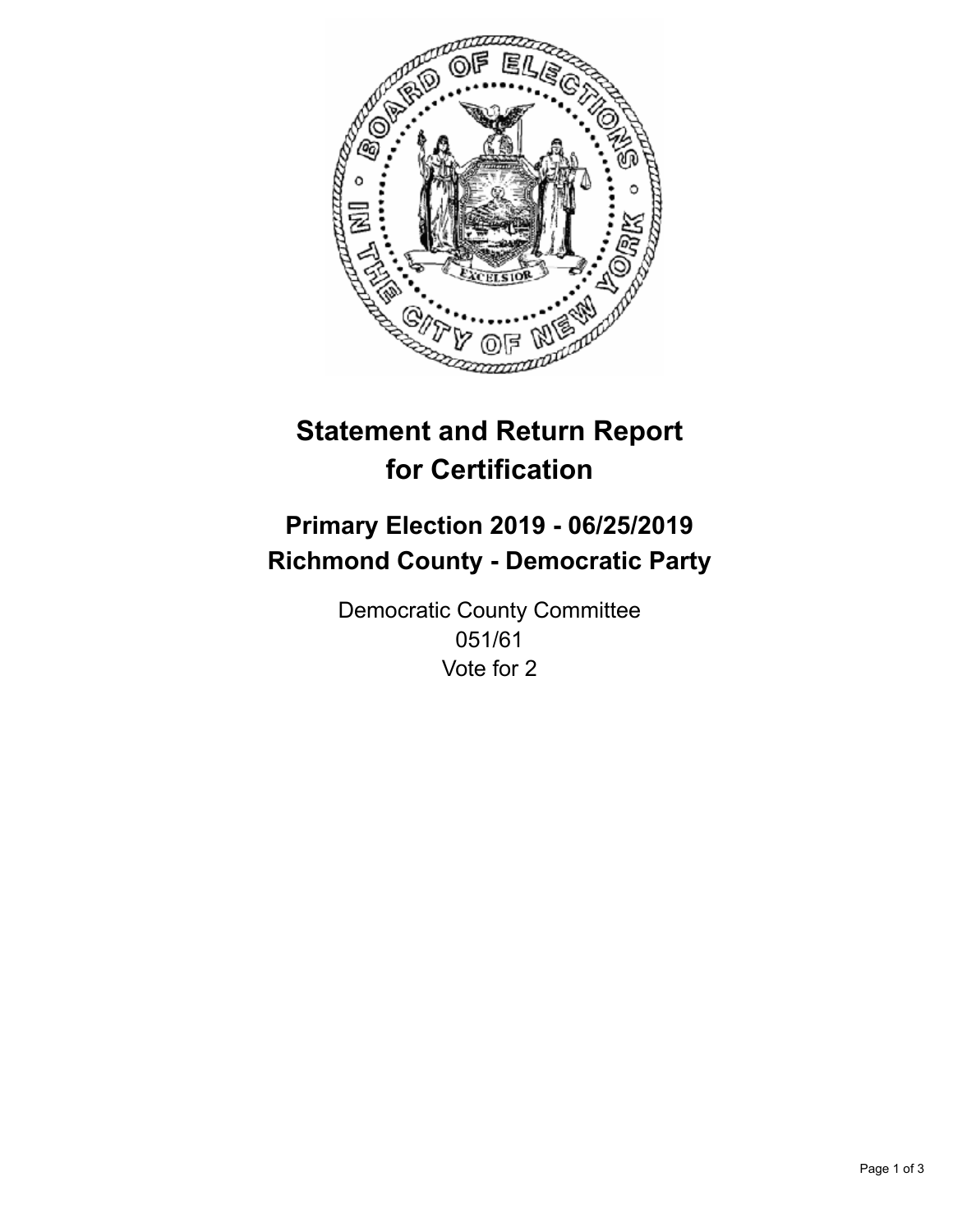

## **Assembly District 61**

| <b>PUBLIC COUNTER</b>                                    | 37 |
|----------------------------------------------------------|----|
| <b>MANUALLY COUNTED EMERGENCY</b>                        | 0  |
| ABSENTEE / MILITARY                                      | 7  |
| AFFIDAVIT                                                | 0  |
| <b>Total Ballots</b>                                     | 44 |
| Less - Inapplicable Federal/Special Presidential Ballots | 0  |
| <b>Total Applicable Ballots</b>                          | 44 |
| JOYCE A. VENEZIA-SUSS                                    | 12 |
| SHERWIN A. SUSS                                          | 4  |
| LOUIS L. LIEDY                                           | 29 |
| NORMA M. JOSON                                           | 33 |
| CHRISTOPHER H. BEMBO (WRITE-IN)                          | 1  |
| REGINA L. CRAIG (WRITE-IN)                               | 1  |
| <b>Total Votes</b>                                       | 80 |
| Unrecorded                                               | 8  |